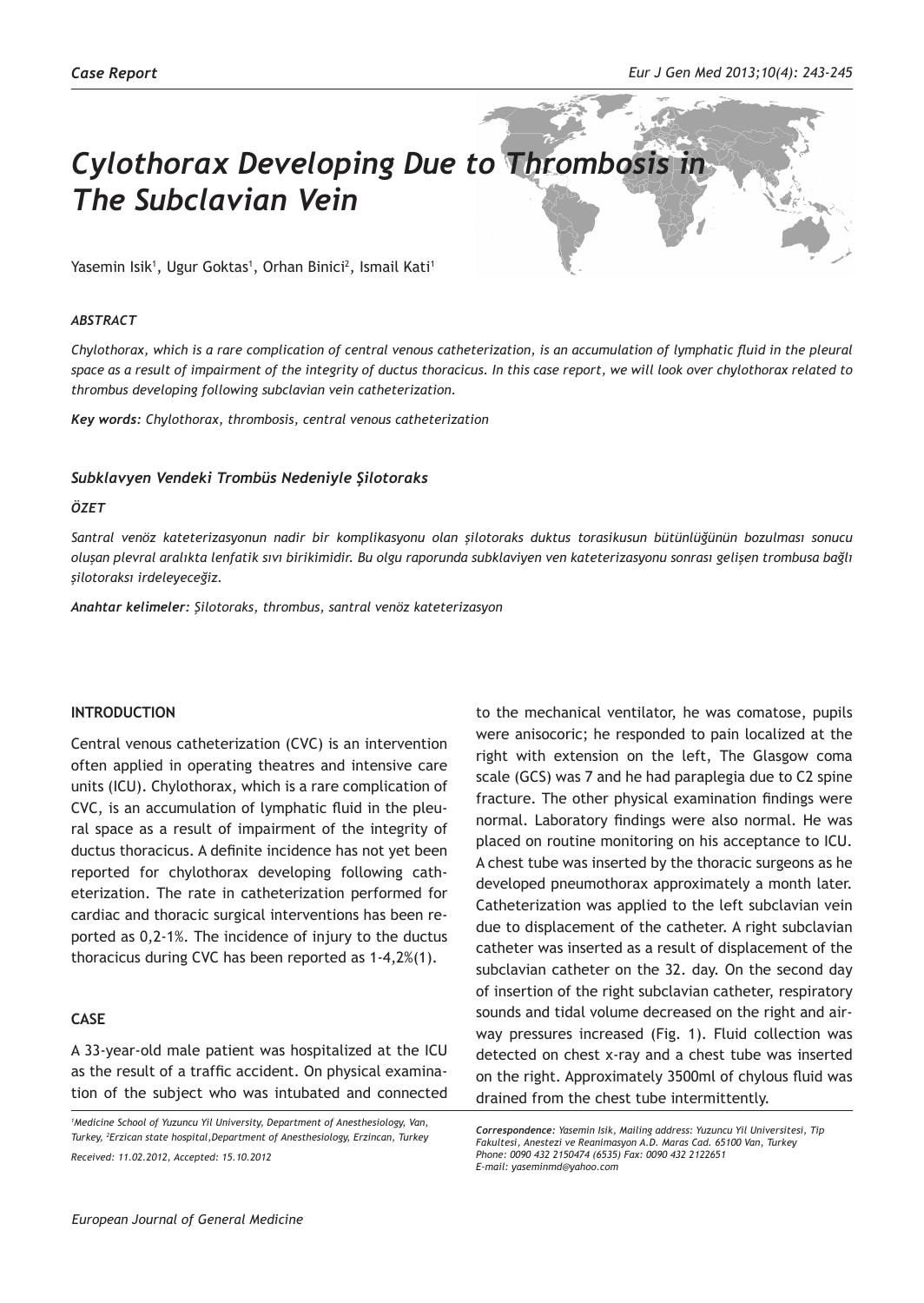

*Figure 1. Appearance of the chylothorax in the chest radiograph of the patient.*

Triglyseride was found as 1584mg/dL in the fluid analysis. His enteral feeding was terminated and parenteral feeding was initiated. He was operated on by the thoracic surgery team on the 8th day as chylous drainage of 450- 900mL daily continued. This was suggested to be related to the absence of a perforation in ductus thoracicus. On the follow-ups, chylous fluid drainage decreased and eventually ceased. A thrombus was detected in the subclavian vein on the USG screening performed to enlighten the etiology. We continued the treatment with low molecular weight heparin that he had already been using.

# **DISCUSSION**

CVC is used mainly in operating theatres and intensive care units, chemotherapy and dialysis units, with the aims of monitoring during surgical procedures, for monitoring central venous pressure, for blood products and medication administrations when a peripheral venous route cannot be found, for aspiration of air emboli, total parenteral nutrition, dialysis and chemotherapeutic drug administration (2,3). Internal jugular vein and subclavian veins are often preferred with the aim of central venous cannulation (4). Complications as malposition, infection, hemothorax, pneumothorax, cardiac tamponade, vascular erosion, chylothorax, arrhythmia

and death can be seen (4,5). Complication rates are related to catheters and their application and varies between 1-42% in different series (5). The experience of the person performing catheterization, the anatomical features of the patient and features of the catheter are the significant factors in the development of complications (5). Chylothorax is a rare complication of CVC that requires prompt treatment. Direct trauma of ductus thoracicus, congenital chylothorax and superior vena cava obstruction following CVC application or increased pressure in the ductus thoracicus are reported to be among the causes of chylothorax (6). Chylothorax usually develops on the right as ductus thoracicus is usually in the right hemithorax. We concluded that the cause of chylothorax in our case was the increased pressure in the ductus thoracicus due to the venous thrombus in the subclavian vein and perforation from the injured truncus along with injury of the right lymphatic truncus during the insertion of catheter. A milk-white appearance of pleural fluid in thoracentesis should suggest chylothorax and a definite diagnosis must be made based on a triglyseride level of above 110mg/dL in the biochemical analysis of the fluid, presence of chylomicron, a cholesterol/triglyseride rate of below 1 and the appearance of fat globules on microscopic examination with Sudan 3 staining, and treatment must be initiated promptly (7). In our case, the triglyseride level was found to be high in the biochemical analysis of the chylous fluid. Treatment of chylothorax includes drainage, low fat diet, terminating enteral feeding and initiating parenteral feeding and surgically ligation of ductus thoracicus in cases not responsive to therapy at the end of a 2-4 week of follow-up. In our case, enteral feeding was terminated and parenteral feeding was initiated. Ductus thoracicus was ligated as drainage continued.

The risk of venous thrombosis due to CVC has been reported as 5-10% (6). Risk factors for thrombosis and stenosis are; the type of the catheter (large, not flexible, polyethylene), administration of parenteral nutrition (especially fat and calcium-rich) and prolonged catheter application(6). The catheter itself and administered hyperosmolar fluids result in injury in the vessel wall with chemical and mechanical irritation on the intima of the vessel. Regeneration and/or perforation caused by the fibrotic tissue as the result of increased permeability and inflammation with the development of endovascular erosion occurs (8). Furthermore, respiration, cardiac rhythm, displacement of the catheter owing to